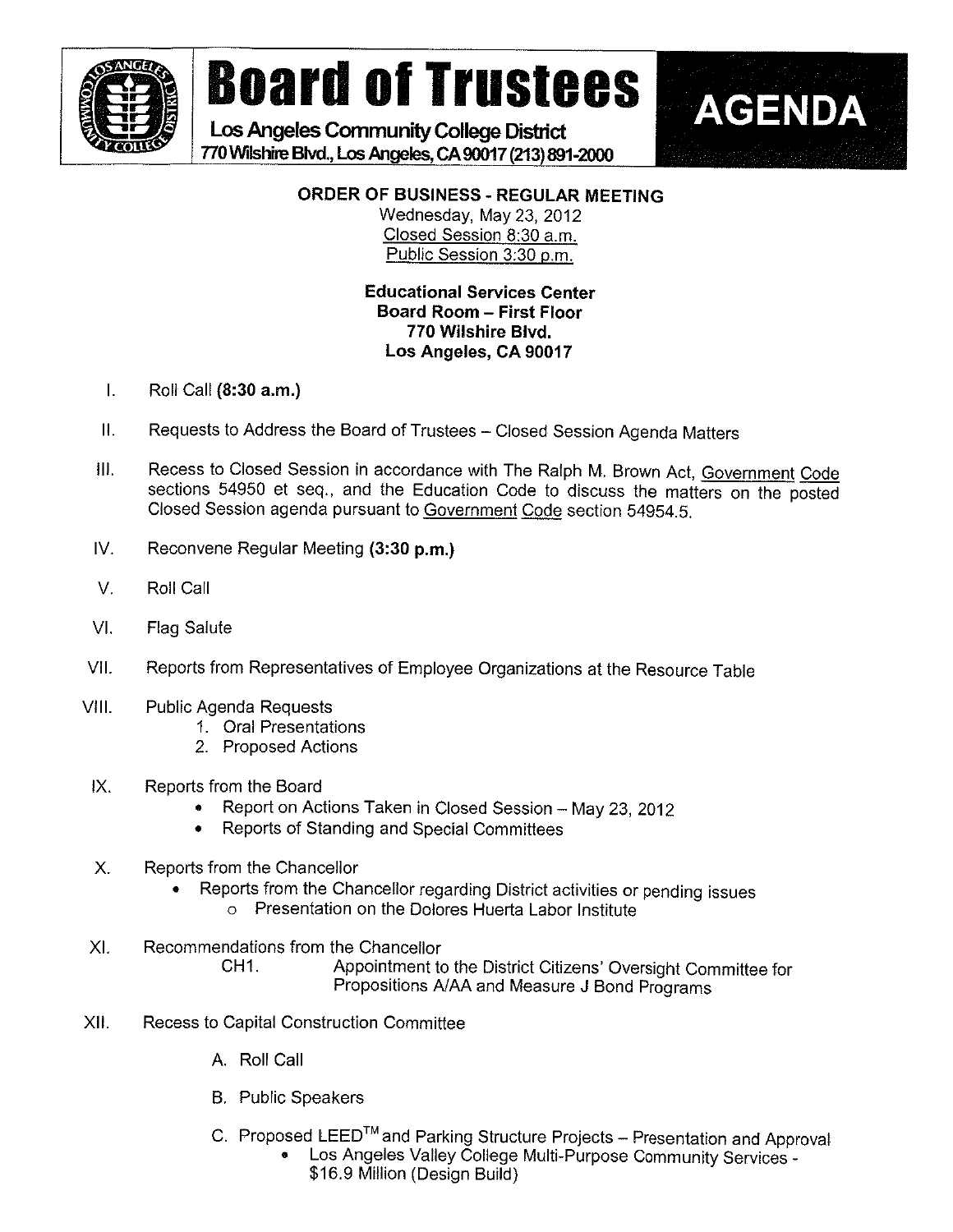- D. Presentations/Initiative Reviews
	- 2010-2012 Bond Program Performance Audit
	- . Board Resolutions
		- District Bond Reserves (BT1)
		- Deferred Maintenance (BT2)
	- . Construction Economic Study Update
	- LACCD Van de Kamp Innovation Center Options .
- E. New Business
- F. Adjourn Capital Construction Committee
- XIII. Reconvene Regular Meeting of the Board of Trustees
- XIV. Roll Call
- XV. Recommendations from the Board
	- BT1. Resolution Adopt a Policy for Funding of the District's Bond Program Reserve to Address the Level of Risks and Work Remaining on the District's Building Program
	- BT2. Resolution Adopt Policies for set Aside of District Operating Funds to Address Deferred Maintenance and Repair of Existing Facilities
- XVI. Notice Reports and Informatives None
- XVII. Announcements and Indications of Future Proposed Actions
- XVIII. Adjournment

\* \* \* \* \* \* \* \* \* \* \* \* \* \* \* \* \*\*\*\*\*\*\*\*\*\*\*\*\* \* \* Next Regularly Scheduled Board Meeting Wednesday, June 13, 2012 (Public Session scheduled for 3:30 p.m.) Educational Services Center Board Room - First Floor 770 Witshire Blvd. Los Angeles, CA 90017 \*\*\*\*\*\* \* \* \* \*\*\*\*\*\*\*\*\*\*\*\*\* \* \* \* \* \* \* \* \* \*

In compliance with Government Code section 54957.5(b), documents made available to the Board after the posting of the agenda that relate to an upcoming public session item wiil be made available by posting on the District's official bulletin board located in the lobby of the Educational Services Center located at 770 Wilshire Boulevard, Los Angeles, California 90017. Members of the public wishing to view the materiai wil! need to make their own parking arrangements at another location.

If requested, the agenda shall be made available in appropriate alternate formats to persons with a disability, as required by Section 202 of the American with Disabilities Act of 1990 (42 U.S.C. Section 12132), and the rules and regulations adopted in implementation thereof. The agenda shall include information regarding how, for whom, and when a request for disability-related modification or accommodation, including auxiliary aids or services may be made by a person with a disability who requires a modification or accommodation in order to participate in the public meeting.

To make such a request, please contact the Executive Secretary to the Board of Trustees at (213) 891-2044 no later than 12 p.m. (noon) on the Tuesday prior to the Board meeting.